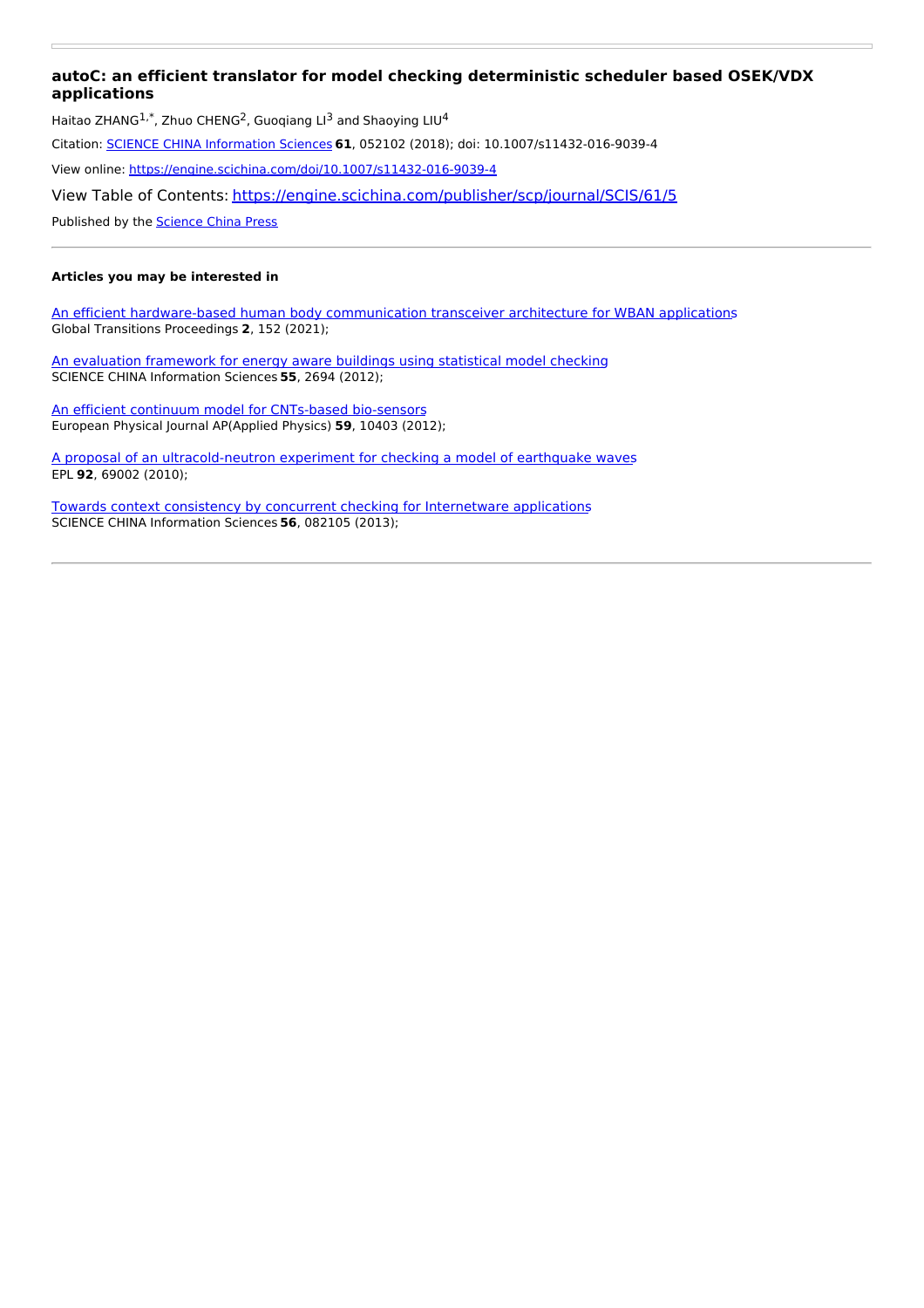# SCIENCE CHINA Information Sciences



. RESEARCH PAPER .

May 2018, Vol. 61 052102:1–052102:15 doi: [10.1007/s11432-016-9039-4](https://doi.org/10.1007/s11432-016-9039-4)

# autoC: an efficient translator for model checking deterministic scheduler based OSEK/VDX applications

Haitao ZHANG<sup>1\*</sup>, Zhuo CHENG<sup>2</sup>, Guoqiang LI<sup>3</sup> & Shaoying LIU<sup>4</sup>

School of Information Science and Engineering, Lanzhou University, Lanzhou 730000, China; School of Information Science, Japan Advanced Institute of Science and Technology, Nomi 923-1211, Japan; School of Software, Shanghai Jiao Tong University, Shanghai 200240, China; Faculty of Computer and Information Sciences, Hosei University, Tokyo 184-8584, Japan

Received 3 November 2016/Revised 21 January 2017/Accepted 20 February 2017/Published online 11 August 2017

Abstract The OSEK/VDX automotive OS standard has been widely adopted by many automobile manufacturers, such as BMW and TOYOTA, as the basis for designing and implementing a vehicle-mounted OS. With the increasing functionalities in vehicles, more and more multi-task applications are developed based on the OSEK/VDX OS. Currently, ensuring the reliability of the developed applications is becoming a challenge for developers. As to ensure the reliability of OSEK/VDX applications, model checking as a potential solution has attracted great attention in the automotive industry. However, existing model checkers are often unable to verify a large-scale OSEK/VDX application that consists of many tasks, since the corresponding application model too complex. To make existing model checkers more scalable in verifying large-scale OSEK/VDX applications, we describe a software tool named autoC to tackle this problem by automatically translating a multi-task OSEK/VDX application into an equivalent sequential model. We conducted a series of experiments to evaluate the efficiency of autoC. The experimental results show that autoC is not only capable of efficiently sequentializing OSEK/VDX applications, but also of improving the scalability and efficiency of existing model checkers in verifying large-scale OSEK/VDX applications.

Keywords OSEK/VDX application, deterministic scheduler, software formal method, model checking, sequentialization

Citation Zhang H T, Cheng Z, Li G Q, et al. autoC: an efficient translator for model checking deterministic scheduler based OSEK/VDX applications. Sci China Inf Sci, 2018, 61(5): 052102, doi: [10.1007/s11432-016-9039-4](https://doi.org/10.1007/s11432-016-9039-4)

# 1 Introduction

Developments in the automotive industry and electronic technology increasingly involve the deployment of vehicle-mounted systems in automobiles. However, reusing and transplanting the developed systems have become a serious problem for automobile manufacturers, since there is no uniform development standard in the automotive industry. To overcome this problem, European of automobile manufacturer association develops and promulgates an automotive OS standard named OSEK/VDX [1] in 1994. The standard has now been widely adopted by automotive manufacturers, such as BMW, Opel and TOYOTA. Currently, more and more complex applications have been developed based on the OSEK/VDX OS.

As shown in Figure 1, an application developed to run on OSEK/VDX OS consists of multiple tasks, and these tasks are concurrently executed under the scheduling of OSEK/VDX OS scheduler (a deterministic

<sup>\*</sup> Corresponding author (email: htzhang@lzu.edu.cn)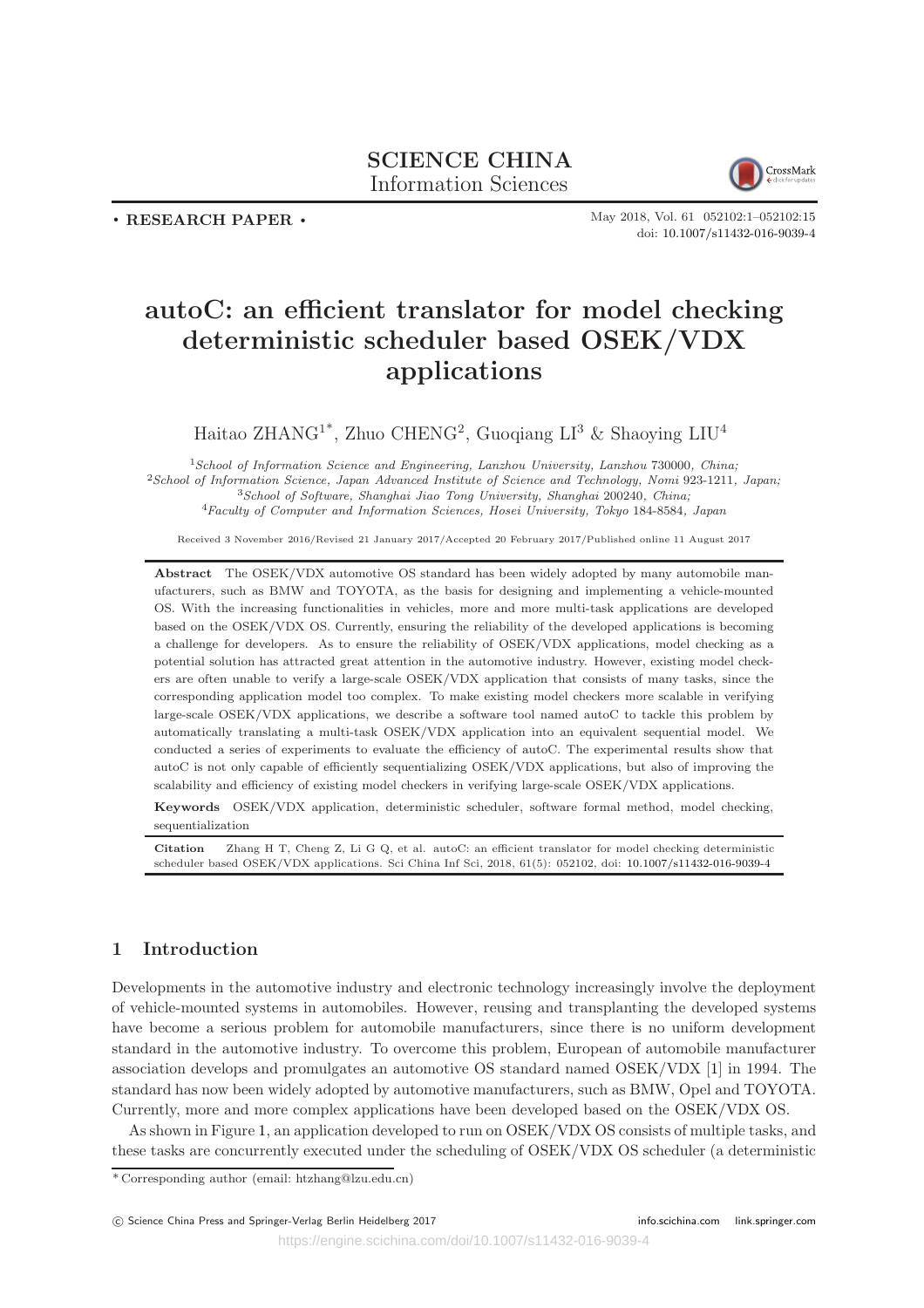

Zhang H T, et al. Sci China Inf Sci May 2018 Vol. 61 052102:2

Figure 1 (Color online) Structure of OSEK/VDX application.

scheduler called static priority scheduler is adopted by OSEK/VDX OS to dispatch tasks, where a ready queue is used to manage the scheduling order of tasks). Moreover, tasks within an application can invoke application interfaces (APIs) to dynamically change the scheduling order of tasks, e.g., activate a higher priority task. However, developers face the challenge of ensuring the reliability of developed OSEK/VDX applications which are becoming increasingly complex because of the concurrency of tasks and the dynamic scheduling. To ensure the reliability of developed OSEK/VDX applications, model checking [2–4] as an automatic and exhaustive checking technique has attracted great attention in the automotive industry.

Recently, the persistent improvement of model checking techniques has resulted in many different model checking techniques based automatic model checkers such as Spin [5], ESBMC [6], and VCC [7] being built and widely using to verify concurrent programs [8, 9]. To make existing model checkers such as Spin model checker successfully verify OSEK/VDX applications, Refs. [10, 11] have shown a plain method. In the proposed method, all tasks within an application are simulated by concurrent processes. Moreover, an application is explicitly verified by adding a special concurrent process for OSEK/VDX OS to realize deterministic scheduling behaviours and respond to the APIs invoked from tasks. Although this method can be applied to verify OSEK/VDX applications, the method is not capable of verifying a large-scale OSEK/VDX application that contains many tasks, as reported in [10, 11]. This is because, the method uses a number of concurrent processes to simulate task behaviours and OSEK/VDX OS scheduling behaviours in the application model. In the verification stage, these concurrent processes will generate a large number of interleavings which often result in state space explosion [12].

In order to make existing model checkers more scalable in verifying OSEK/VDX applications, one of reasonable solutions is to simplify the application models. In this paper, based on our previous research [13], we present the development of a software tool named autoC to address this problem. The tool automatically translates OSEK/VDX applications into equivalent sequential models which enable developers to verify an OSEK/VDX application by only verifying a sequential model (one concurrent process) rather than the application model that holds a lot of concurrent processes. Actually, there are several existing works in literatures that translate concurrent programs dispatched by a non-deterministic scheduler into sequential models. For example, Cimatti et al. [14] proposed an approach to translate SystemC concurrent programs into sequential programs. In addition, Ref. [15] also shows an approach to sequentialize the multi-threaded software that conforms to the POSIX standard [16]. However, these existing methods focus on a non-deterministic scheduler, and are not suitable to sequentialize OSEK/VDX applications.

Currently, our autoC accepts the C programming language as input, supports the 12 types of APIs specified in the OSEK/VDX OS standard, and can output two types of sequential model: Promela and C sequential models. The advantage of autoC is, based on the sequential translation, the multitask OSEK/VDX application is translated into a sequential model. Thus, model checkers only verify one concurrent process instead of many concurrent processes in the verification stage. The two contributions of autoC are as follows: (i) the sequential translation of autoC enables developers to directly apply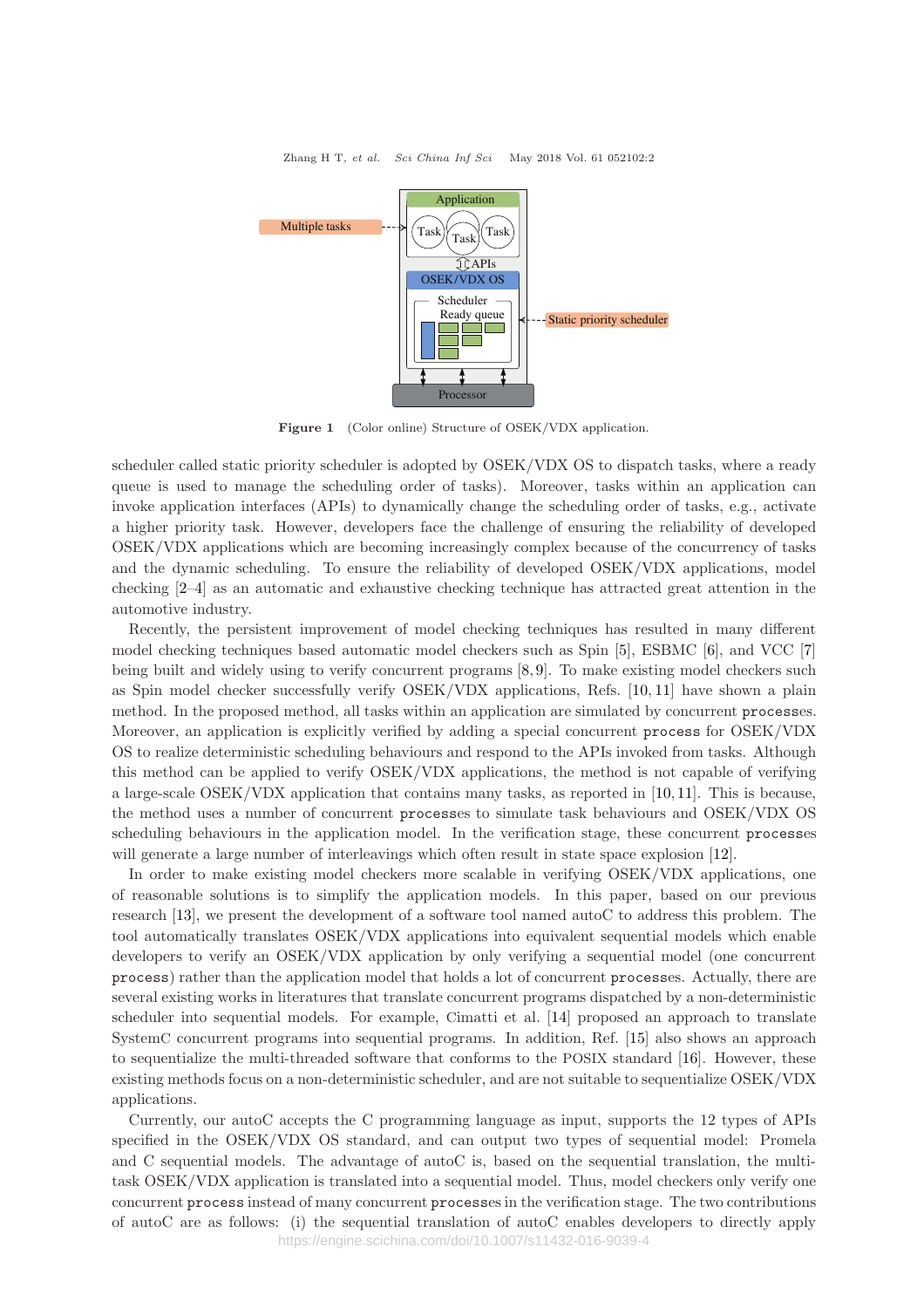

Zhang H T, et al. Sci China Inf Sci May 2018 Vol. 61 052102:3

Figure 2 (Color online) Structure of OSEK/VDX OS and provided APIs.

different model checking techniques to verify OSEK/VDX applications according to different checking targets without considering the details of OSEK/VDX OS; (ii) autoC can be considered as a guideline for verifying other deterministic scheduler based multi-task software using model checking.

We conducted a series of experiments to evaluate the efficiency of autoC. In the conducted experiments, we firstly used autoC to translate the experimental applications into the equivalent sequential models, and then employed the well-known Spin model checker to carry out verification. Furthermore, in the experiments, an existing plain checking method [10, 11] was considered as a comparison object. Based on the experimental results, we found that autoC is not capable of efficiently translating OSEK/VDX applications into sequential models, but also of improving the efficiency and scalability of the Spin model checker in verifying OSEK/VDX applications compared with the plain checking method.

The outline of this paper is as follows. The OSEK/VDX OS and a running application used in the paper are introduced in Section 2. The plain checking method is presented in Section 3. In Section 4, the details of autoC are stated based on the running application. In addition, the advantages of autoC in contrast with the plain checking method are also described in this Section. The efficiency of autoC is demonstrated in Section 5, where the experiments and evaluation are discussed. We then compare our work with related work in Section 6. The last section concludes the paper.

# 2 Background of OSEK/VDX OS and running application

The OSEK/VDX supports the development of a customized application by providing multi-task development and many application interfaces (APIs) for developers. Details of the OSEK/VDX OS and a running application are stated below.

# 2.1 OSEK/VDX OS

In general, as shown in Figure 2, an OSEK/VDX OS consists of three primary process modules: a scheduler module, synchronization event module, and shared resource module. In addition, these process modules also provide many useful APIs to allow applications to change the scheduling order of tasks, to realize synchronous executions, and to access shared resources. The process modules of the OSEK/VDX OS and corresponding APIs are as follows.

# 2.1.1 Scheduler module

The OSEK/VDX OS allows developers to define two types of tasks in application: basic task and extended task. A basic task holds three states: running state, suspended state, and ready state. Compared with the basic task, an extended task can take synchronization events, and holds a unique state called waiting state. In the scheduling process, a deterministic scheduling policy, which is a static priority scheduling policy with mix-preemptive strategy (Full-preemptive strategy and Non-preemptive strategy), is adopted by the OSEK/VDX OS to conduct the executions of tasks, where a ready queue is used to manage the https://engine.scichina.com/doi/10.1007/s11432-016-9039-4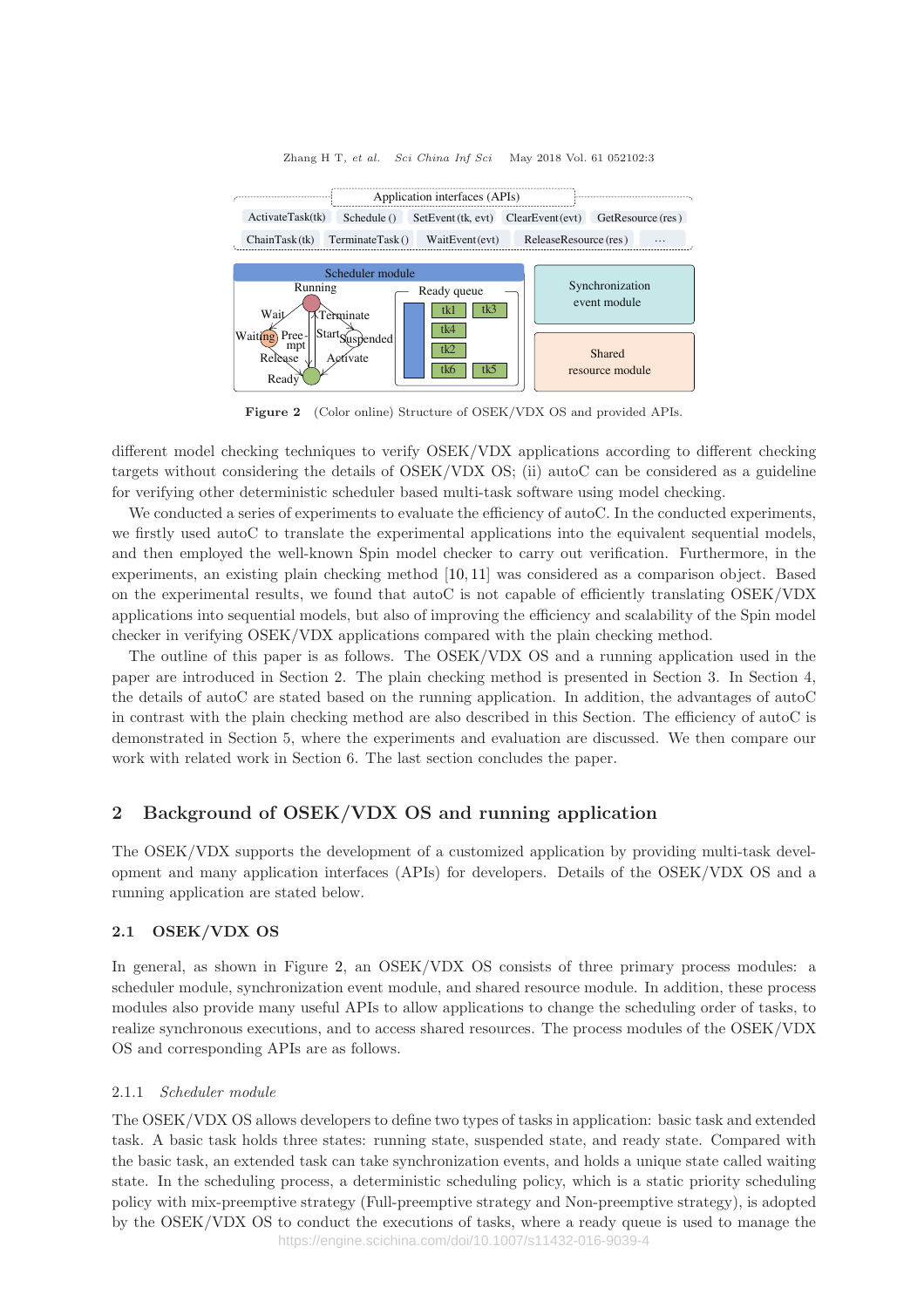

Zhang H T, et al. Sci China Inf Sci May 2018 Vol. 61 052102:4

Figure 3 (Color online) Running application.

scheduling order of tasks. Furthermore, the OSEK/VDX scheduler provides several APIs for applications (e.g., TerminateTask, ActivateTask, Schedule and ChainTask), and tasks within an application can invoke these APIs to dynamically change the states of tasks. For example, when a task that is currently running invokes API ActivateTask(tk1) and the activated task tk1 is in the suspended state, task tk1 will be moved from suspended state to ready state by the OSEK/VDX scheduler.

# 2.1.2 Synchronization event module

The OSEK/VDX OS also supports a synchronization mechanism. The synchronization event module provides several APIs (e.g., SetEvent, WaitEvent and ClearEvent), and tasks within an application can invoke these APIs to implement the synchronous executions. For example, a running task t1 invokes the API WaitEvent(evt1), task t1 is waited until the event evt1 occurs by being set in another task using the API SetEvent(t1, evt1).

# 2.1.3 Shared resource module

The OSEK/VDX OS adopts the Priority Ceiling Protocol [17] to coordinate the task behaviours for accessing shared resources. The shared resource module provides two APIs for applications, i.e., GetResource and ReleaseResource. For example, if a task within an application needs to access a shared resource res1, the APIs GetResource(res1) and ReleaseResource(res1) can be invoked by the task to create a critical section for accessing the shared resource.

# 2.2 Running application

As shown in Figure 3, an OSEK/VDX application consists of two files: a source file, and a configuration file. The source file is used to present the concrete behaviors of an application, which can be developed in C programming language. The configuration file is used to configure an application, e.g., define tasks, synchronization events and shared resources. In task configuration, the attribute Type is used to indicate the type of task (basic or extended). The attribute Priority is used to set the priority of the task. Schedule is used to indicate the scheduling type of the task. If the attribute Schedule is set to Full, the task can be preempted by higher priority tasks; otherwise, this preemption is not possible. Autostart is used to specify the initial state of the task. If the attribute is set to True, the task starts from ready state as the initial state (it will be inserted into the ready queue according to the priority of the task); otherwise, the task starts from suspended state.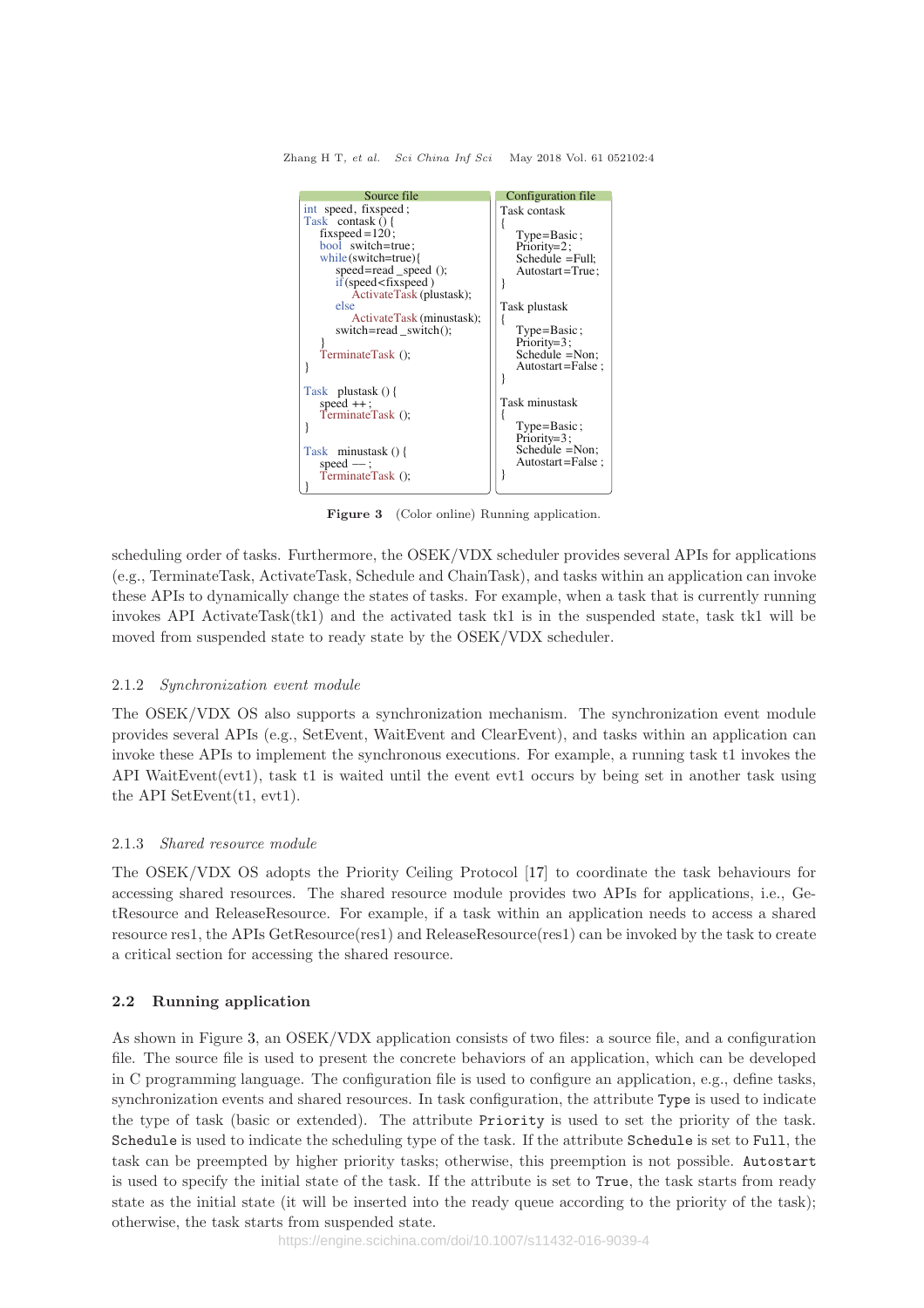



Figure 4 (Color online) Scheduling type: non-deterministic scheduler and deterministic scheduler.

The execution characteristics of OSEK/VDX applications are expressly explained by describing the symbolic execution of the running application shown in Figure 3 in this paragraph. As seen in Figure 3, there are three tasks, contask, plustask and minustask in the running application. When the application starts, since the only task in the ready state is contask (the attribute Autostart of contask is configured as True), the scheduler within the OSEK/VDX OS moves contask from ready state to running state. When contask is running on the processor, either the API ActivateTask(plustask) or ActivateTask(minustask) are invoked in the if-else branches. For instance, if ActivateTask(plustask) is invoked, the scheduler would be loaded to respond to this API, and then task plustask would be activated (scheduler moves plustask from suspended state to ready state). At this moment, the currently running task contask will be preempted by the activated task plustask, because the priority of contask is lower than that of plustask and its attribute Schedule is set to Full. Then, plustask will get processor to run and go to suspended state when the API TerminateTask() is invoked (API TerminateTask() is used to terminate a task, and the terminated task will be moved from running state to suspended state by the scheduler). When plustask is terminated, the scheduler dispatches contask to run again from the preempted point. Similarly, if ActivateTask(minustask) is invoked by contask, minustask will preempt contask to run and terminate itself when the API TerminateTask() is invoked.

Execution characteristics. According to the executions of running application, we can find the following execution characteristics of OSEK/VDX applications:

• Tasks within an application are concurrently executed based on the scheduling of the OSEK/VDX OS, and the running task can be explicitly determined by the OSEK/VDX scheduler.

• Tasks can invoke APIs to dynamically change the states of tasks, and these changed task states affects the scheduling order of tasks.

Due to the concurrency of tasks and dynamic scheduling, how to exhaustively check the developed OSEK/VDX applications is becoming a challenge for developers. In the following sections, we will demonstrate two exhaustive checking methods based on existing model checkers. The first method directly employs existing model checkers (we name this method as the plain checking method), and the other is based on our developed translator autoC.

# 3 Plain checking method

In general, in multi-threaded software such as in SystemC and ANSI-C concurrent programs, threads are concurrently executed, and the running thread, which is arbitrarily selected by scheduler, cannot be explicitly specified. For example, as depicted in Figure 4, if threads t1 and t2 are currently in the runnable or ready state and the SystemC scheduler is used to dispatch these two threads, there exist two possible scheduling orders, one of which is  $(t1, t2)$ , and the other is  $(t2, t1)$ . Usually, we refer to this type of scheduler as a non-deterministic scheduler. Due to the non-deterministic scheduling behaviours, it is difficult to achieve an exhaustive examination. In the software industry, this problem has been solved by applying model checking as an exhaustive technique. Currently, based on the different model checking techniques, many model checkers such as Spin, ESBMC and VCC have already been built for automatically verifying non-deterministic scheduler based concurrent programs. When we employ https://engine.scichina.com/doi/10.1007/s11432-016-9039-4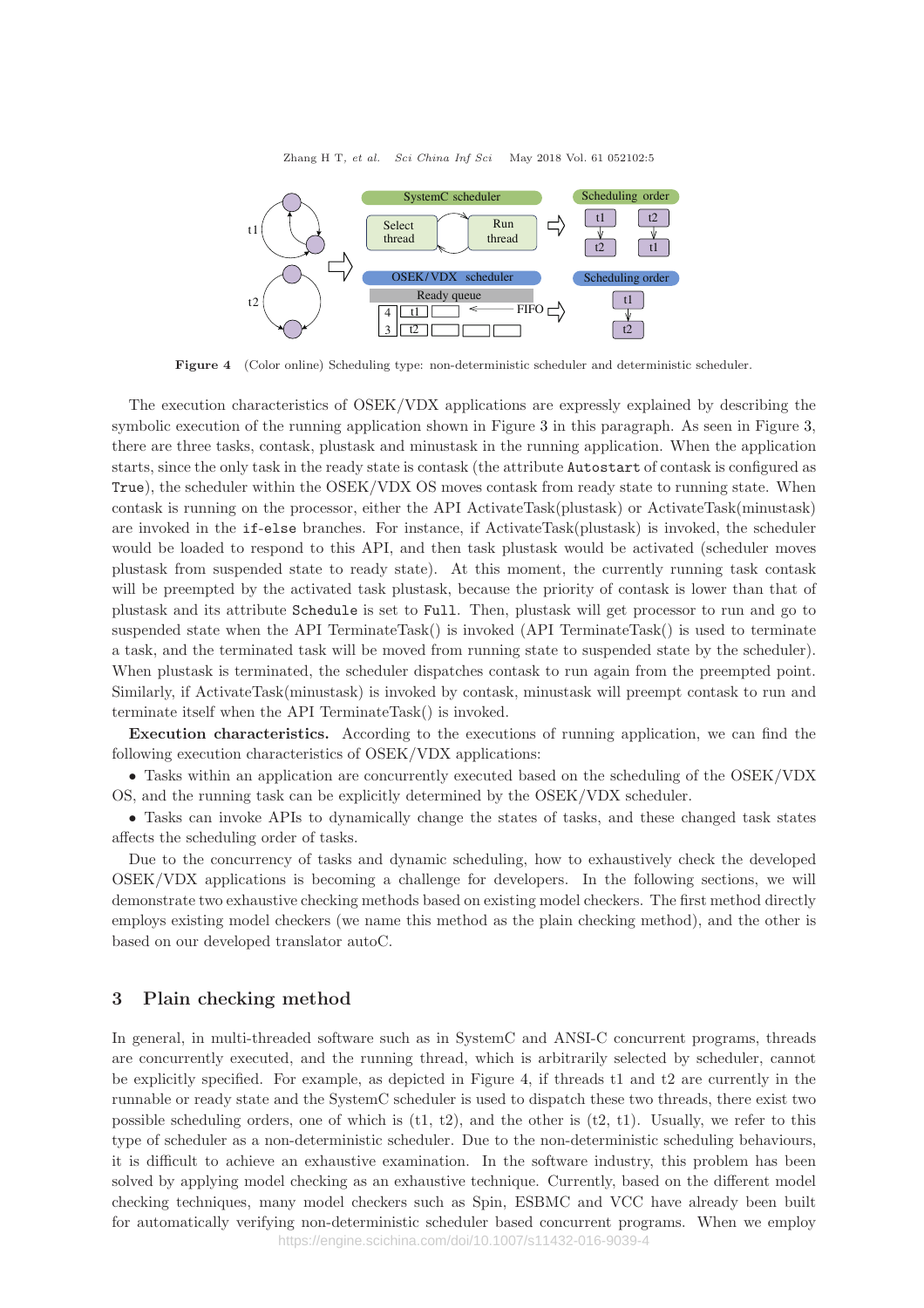

Zhang H T, et al. Sci China Inf Sci May 2018 Vol. 61 052102:6

Figure 5 (Color online) Realistic task interleavings in deterministic scheduler based concurrent program.

existing model checkers to verify a non-deterministic scheduler based concurrent program, we usually do not need to consider the complex non-deterministic scheduling behaviours. In the verification stage, model checkers can systematically verify all possible scheduling orders or interleavings of threads. For example, if the Spin model checker is employed to verify the threads t1 and t2 depicted in Figure 4, we can simply use proctype process to represent each thread in the program model. In the verification stage, Spin verifies all of the possible scheduling orders of the threads.

Unfortunately, in contrast with the non-deterministic scheduler based multi-threaded programs, in OSEK/VDX applications, the running task can be explicitly determined by the OSEK/VDX scheduler based on the ready queue. For example, as depicted in Figure 4, we assume that tasks t1 and t2 are currently in the ready queue and the priority of task t1 is higher than that of task t2. If the OSEK/VDX scheduler is used to dispatch these two tasks, only a single scheduling order  $(t1, t2)$  exists. In general, we refer to this type of scheduler as deterministic scheduler. To verify this type of concurrent programs using existing model checkers, if we do not consider the scheduling behaviours and just use concurrent process to represent each task (like checking non-deterministic scheduler based multi-threaded programs), a lot of unnecessary interleavings of tasks will be checked by model checkers in the verification stage (as shown in Figure 5, the interleavings checked by model checkers are larger than the realistic interleavings in deterministic scheduler based concurrent program). Furthermore, due to the unnecessary interleavings, model checkers often find a spurious bug which makes the verification inexplicit. In order to explicitly verify OSEK/VDX applications using existing model checkers, we will demonstrate a checking method named the plain checking method based on our previous work [10]. In addition, the advantages and disadvantages of the plain checking method will also be discussed.

# 3.1 Key idea of plain checking method

Existing model checkers such as Spin can be enabled to explicitly verify OSEK/VDX applications by using the plain checking method, the key idea of which is: each of the tasks in the application, such as those that are used to check non-deterministic scheduler based concurrent programs, is designed as a concurrent process. In particular, a special concurrent process for OSEK/VDX OS is added in the application model to determine the running task and respond to the APIs invoked by tasks. Based on the application model with the OSEK/VDX OS process, all of the possible interleavings of tasks are checked by model checker; especially, unnecessary interleavings of tasks are removed by scheduling of the OSEK/VDX OS process in the verification stage.

According to the aforementioned idea, the plain checking method can explicitly verify OSEK/VDX applications using existing model checkers. For example, if we employ the Spin model checker to verify the running application, as shown in Figure 6, we can construct three proctypes to simulate contask, plustask and minustask; moreover, we can add a proctype named osekOS to represent the OSEK/VDX OS.

# 3.2 Advantage and disadvantage of plain checking method

In the plain checking method, since a special concurrent process for the OSEK/VDX OS is used to explicitly dispatch tasks within an application and respond to the invoked APIs, the advantage of the plain checking method is that it can exhaustively verify OSEK/VDX applications without spurious bugs.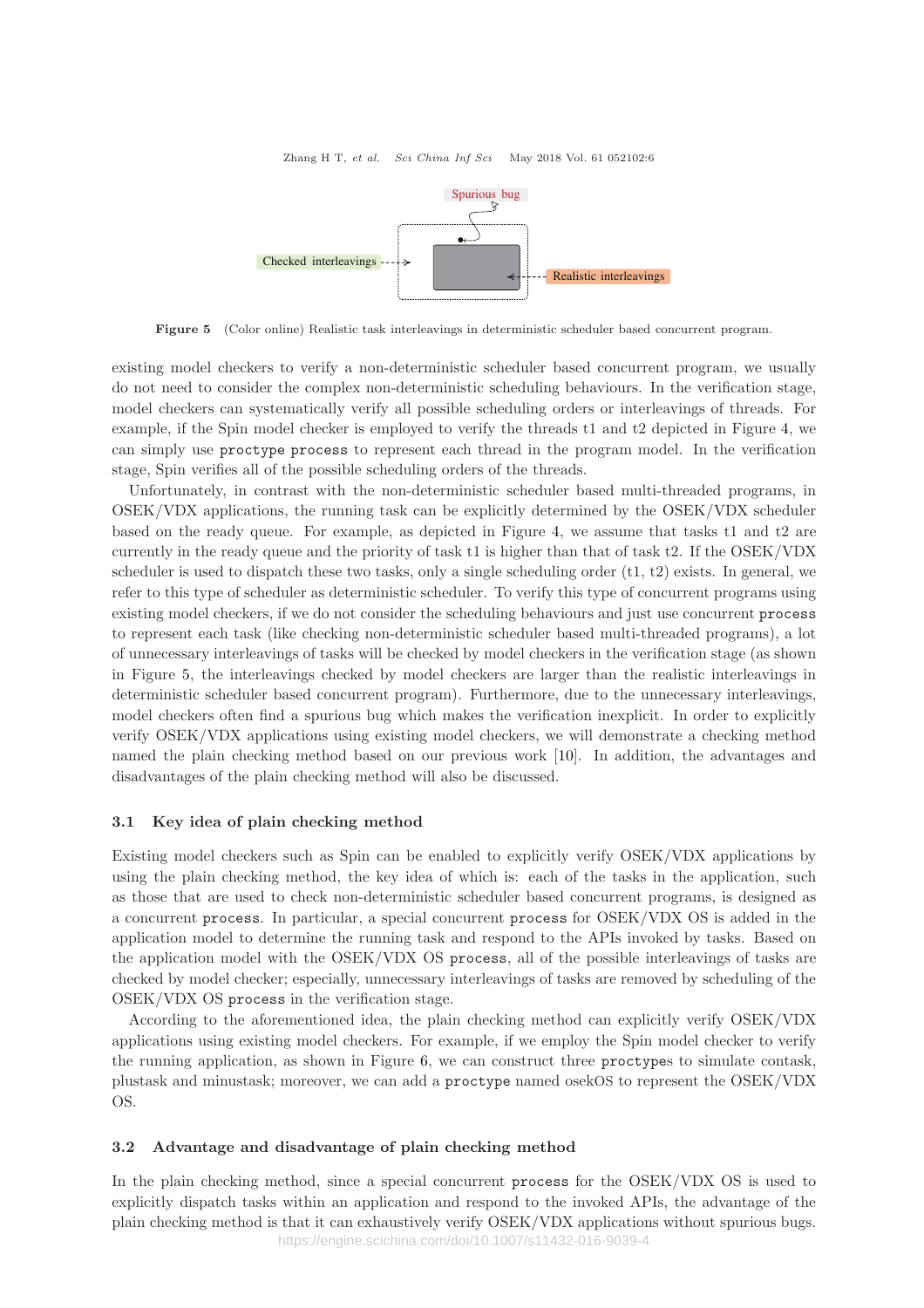

Figure 6 (Color online) Running application model in the Spin model checker.



Figure 7 (Color online) Architecture of autoC.

However, the scalability of the method is limited, because the states of the OSEK/VDX OS process are explored by model checkers in the verification. If an application invokes a number of APIs, a large number of states from the OSEK/VDX OS process will be explored. This enables the model checkers to easily meet the verification limitation. Furthermore, in the plain checking method, the size of the application model (the number of concurrent processes) depends on the number of tasks. If a target application holds many tasks, in the verification stage, model checkers have to verify a large number of interleavings from task processes, and this could easily result in the state space explosion problem.

# 4 autoC

Because the application model consists of an excessive number of concurrent proceses, the plain checking method causes model checkers to fail in verifying a large-scale OSEK/VDX application which contains many tasks. Thus, a reasonable approach for improving the scalability of existing model checkers to verify OSEK/VDX applications would be to simplify the application models, e.g., to reduce the number of concurrent processes in the application model. In this section, we describe a software tool named autoC to address this problem by automatically translating an OSEK/VDX application into an equivalent sequential model. According to this model, in the verification stage, model checkers simply verify one concurrent process instead of multiple processes. The details of autoC are stated below.

#### 4.1 Architecture of autoC

As shown in Figure 7, if autoC receives an OSEK/VDX application from users, it firstly calls the C Intermediate Language (CIL) [18] to interpret the behaviours of tasks written in complex C programming language into a simple goto program in the first step. Then, based on the simple goto program, the behaviours of tasks are extracted and constructed as corresponding control flow graphs (CFGs). In the second step, based on the task CFGs and configuration file, autoC translates the target application into an equivalent sequential model. Here, since the OSEK/VDX scheduler is used to dispatch tasks and tasks can invoke APIs to dynamically change the scheduling order, in order to translate an application into a sequential model equivalently, we embed an OSEK/VDX OS model in autoC to realize the scheduling behaviours and respond to the invoked APIs. In addition, an extended directed graph is used to compute https://engine.scichina.com/doi/10.1007/s11432-016-9039-4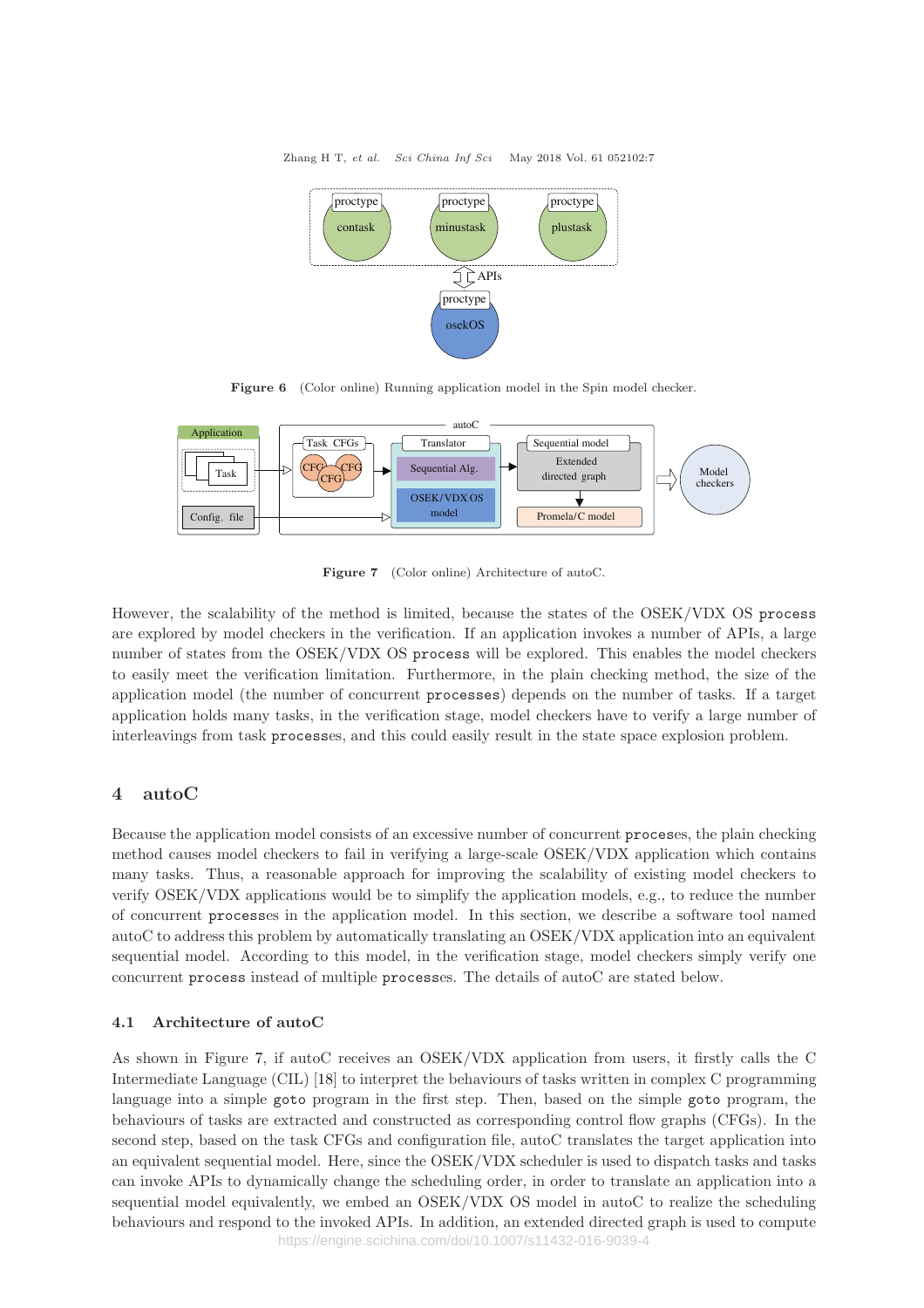

Figure 8 (Color online) CFGs for tasks contask, plustask and minustask.

the sequential model according to the executions of the target application. In the last step, autoC encodes the computed extended directed graph into the two types of sequential model, the Promela and C models.

# 4.2 Key processes in autoC

Based on the architecture of autoC, we systematically explain how autoC automatically translates OSEK/VDX applications into the equivalent sequential models.

# 4.2.1 Task CFGs

Developers can implement an OSEK/VDX application using C programming language. However, C code is often too complex to analyze in the static analysis. To easily analyze an OSEK/VDX application developed in C programming language, like the model checker CBMC [19], the application is firstly interpreted into the simple goto program based on CIL, where complex structures such as loops and structs in C code are interpreted as branch statements with goto labels and general variables. Then, the behaviours of all tasks within the application are extracted and constructed as the corresponding CFGs. The description of a task CFG has been represented in Definition 1. For example, as shown in Figure 8, autoC constructs three CFGs to represent each task included in the running application.

**Definition 1.** The CFG of a task is a tuple  $\Omega = (\mathbb{L}, L_0, \Sigma, R)$ . Where,  $\mathbb{L} = \{L_0, L_1, \ldots\}$  is a set of statement locations of a task with the start location  $L_0 \in \mathbb{L}$ .  $\Sigma$  is a set of task statements, the expression of a statement  $\alpha \in \Sigma$  is as follows:

 $\alpha ::=$  condition | assignment | goto | assertion | API,

 $R\subseteq\mathbb{L}\times\mathbb{L}$  is the set of directed edges labelled by task statements  $\Sigma$ .

# 4.2.2 Translation

To translate an OSEK/VDX application into the equivalent sequential model, there are two problems that should be addressed, one is how to explicitly perform the scheduling behaviours of OSEK/VDX OS, and the other is how to compute the sequential model.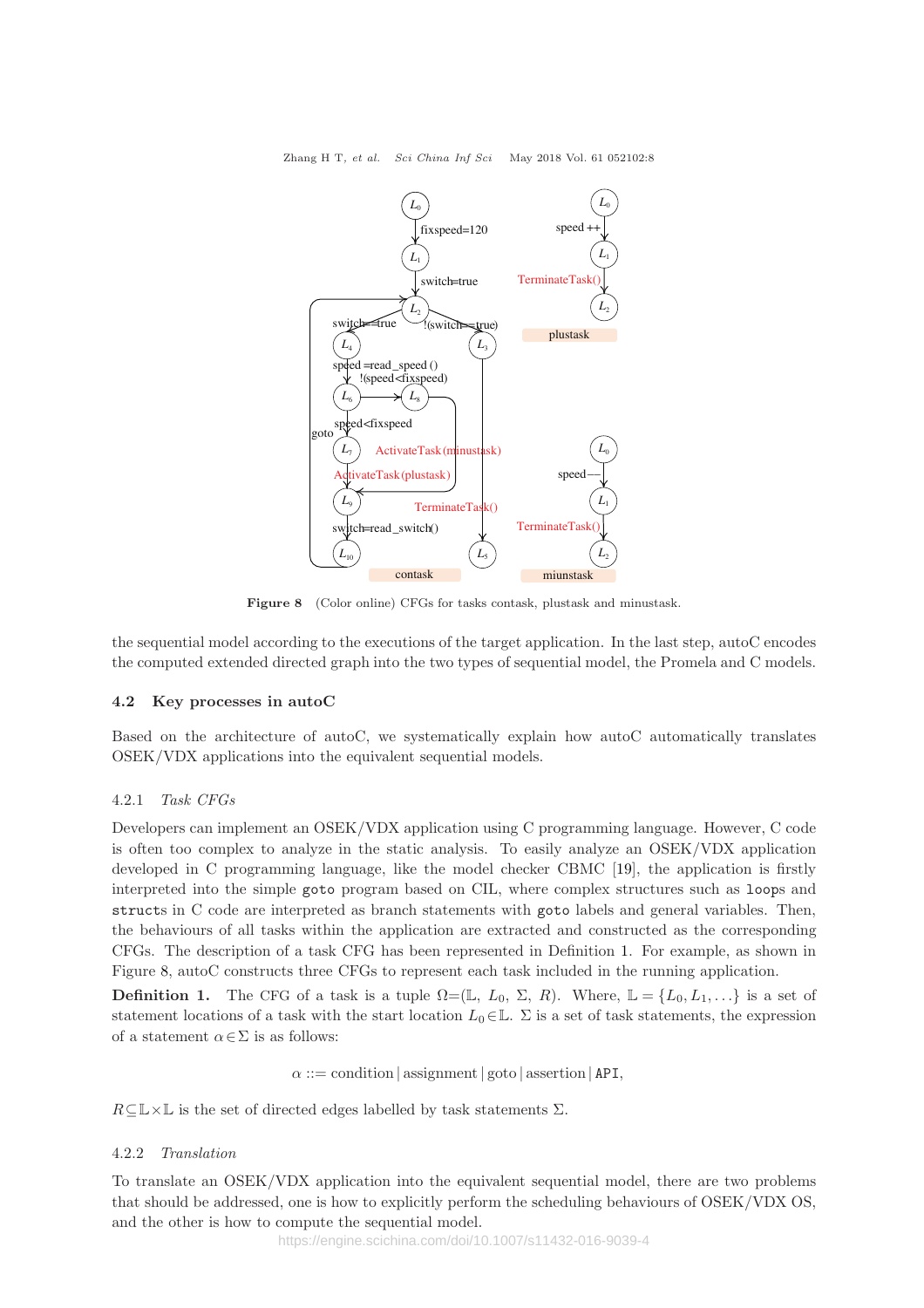As to explicitly perform the scheduling behaviours of OSEK/VDX OS, we embed an OSEK/VDX OS model in autoC for dispatching tasks and responding to the invoked APIs. The embedded OSEK/VDX OS model consists of two key components (see [13]). The first component is the data structures used to record the scheduling data such as the states of the tasks. The second component is the functions that are used to respond to APIs and update the data within the data structures. In addition, in order to successfully compute the sequential model of an OSEK/VDX application, the extended directed graph defined in Definition 2 is employed to carry out sequential translation. In the translation processes, autoC uses the extended directed graph to execute an application in a symbolic way, and calls the embedded OS model to determine the running task when meeting an API.

**Definition 2.** An extended directed graph G is a tuple  $G=(V, v_0, E)$ . Where, V is a set of nodes of G with the start node  $v_0 \in V$ . A node  $v \in V$  consists of two variables p and D, p is an array used to record the statement locations of tasks, and  $D$  is a set of variables used to store the states of tasks, the states of synchronization events and the states of shared resources.  $E \subseteq V \times V$  is a set of directed edges used to map the statements of tasks within an application.

Based on the extended directed graph and embedded OSEK/VDX OS model, the key processes of autoC for translating a given OSEK/VDX application into a sequential model are formalized in Algorithm 1. In the translation processes, autoC does not compute the values of variables; instead, it just explores task statements according to the executions of running task. If the explored statements are sequential statements and branch statements, autoC will create several new nodes in the extended directed graph,

**Algorithm 1** The key processes of autoC

```
Input: CFGs of takes and configuration file of application
Output: Extended directed graph G
Create a start node v_0 and a set V for extended directed graph G;
Initialize p and D in node v_0 with initial locations of task CFGs and application configuration file, V := \{v_0\};
Call OS model to determine running task t in node v_0 based on D of node v_0;
Create a node v and a set V', v := v_0, V' := \{v\};
while V' \neq \emptyset do
     v \in V', V' := V' \setminus \{v\};if running task t in node v is not null then
         explore task statements from the current location of running task t in node v in symbolic way;
         if explored statement is an API then
               create a new node v', where v' := v;
              map the explored statement in directed edge (v, v');
               update p of node v' with current location of running task t in node v;
               call OS model to respond to the API and determine running task t in node v' based on D of node v';
         end
         if explored statements are branch statements then
               according to the number m of branches, create m new nodes v'_1, ..., v'_m, where v'_1 := v, ..., v'_m := v;
               map the explored branch statements in directed edges (v, v'_1),..., (v, v'_m), respectively;
               update p of node v'_1,...,v'_m with current location of running task t in node v;
               V' := V' \cup \{v'_1, ..., v'_m\};else
               create a new node v', where v' := v;
              map the explored statement in directed edge (v, v');
              update p of node v' with current location of running task t in node v;
               V' := V' \cup \{v'\};end
          forall v_i \in V' do
               if v_i = v_j \in V, then change the relationship of directed edge (v, v_i) to (v, v_j), V' := V' \setminus \{v_i\}; otherwise,
                 V := V \cup \{v_i\} (where v_i = v_j means that p and D in node v_i are equal to p and D in node v_j, respectively);
         end
    end
end
return G;
                         ′
                                     ′
                                  ′
              V' := V' \cup \{v'\};′
          ′
                                   ′
                                                                    ′
                                                                                                         ′
                                                                                  ′
                                                                    ′
                                                                              ′
```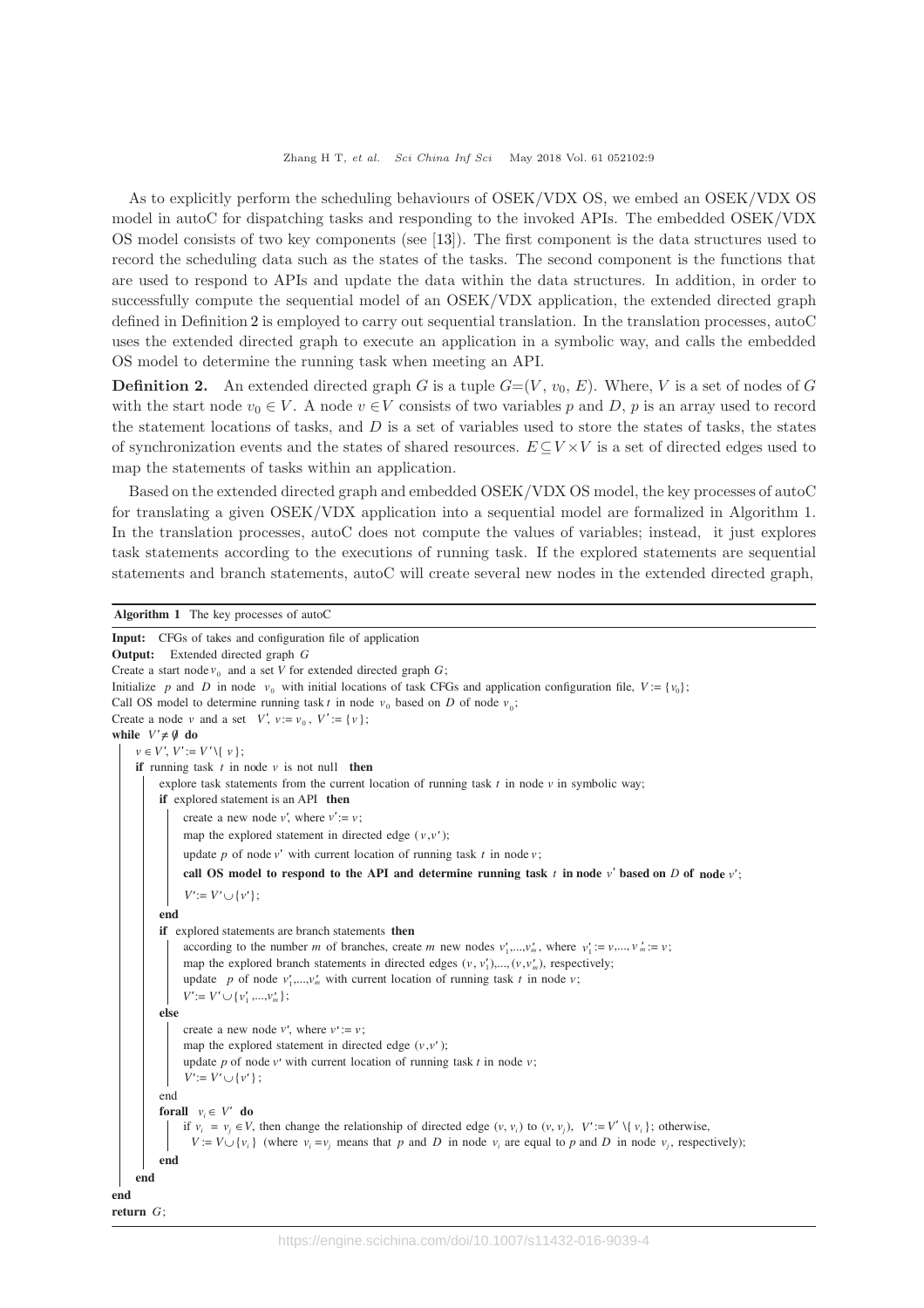

Figure 9 (Color online) Extended directed graph for running application.

and then maps the explored statements in the directed edges. When the explored statement is an API, autoC firstly maps the statement in the extended directed graph and then calls the embedded OS model to respond to the API and determine the next running task. Particularly, if the task locations p and the scheduling data  $D$  in a new node are equal to those of an old node, autoC constructs a cycle in the extended directed graph.

#### 4.2.3 Sequential model

Once the extended directed graph is constructed according to the executions of the given application, autoC encodes the extended directed graph into the Promela and C sequential models to enable developers to employ existing model checkers to carry out the verification directly. Actually, based on the constructed extended directed graph, developers can easily select different model checkers to verify a given OSEK/VDX application according to the different checking targets. This becomes possible because task statements and the relationships between them are clearly shown in the extended directed graph. Developers only need to implement an encoder to encode the extended directed graph into the input languages of selected model checkers.

#### 4.3 Example

We include this example to facilitate the understanding of the translation or sequentialization processes of autoC. This example is based on the running application depicted in Figure 3. As shown in Figure 9, in the first step, autoC creates a start node  $v_0$  and initializes  $v_0$  with the initial locations of tasks and configuration file (in node  $v_0$ , all tasks start from initial locations  $L_0$  shown in Figure 8 with contask in the ready state, plustask and minustask in the suspended state). In the second step, autoC calls the embedded OS model to determine the running task in node  $v<sub>0</sub>$ . Currently, contask becomes the running task in node  $v_0$ . Then, autoC successively explores the statements of contask and maps the explored statements in the directed edges of G. For example, in Figure 9, two nodes  $v_1$  and  $v_2$  are created, and the explored statements are mapped to directed edges  $(v_0, v_1)$  and  $(v_1, v_2)$ . When autoC explores a statement from node  $v_2$ , it meets the condition statements of while loop in contask. Thus, the two nodes  $v_3$  and  $v_4$  are created, and the loop condition statement and negative condition statement are mapped to directed edges  $(v_2, v_4)$  and  $(v_2, v_3)$ . The task statements from node  $v_3$  are explored by invoking the API TerminateTask. Then, autoC creates a node  $v_5$  and maps the API in directed edge  $(v_3, v_5)$ . Since the explored statement is an API, the OS model is called to respond to the API and compute the states of tasks (in node  $v_5$ , all tasks are in the suspended state). When autoC explores the task statements https://engine.scichina.com/doi/10.1007/s11432-016-9039-4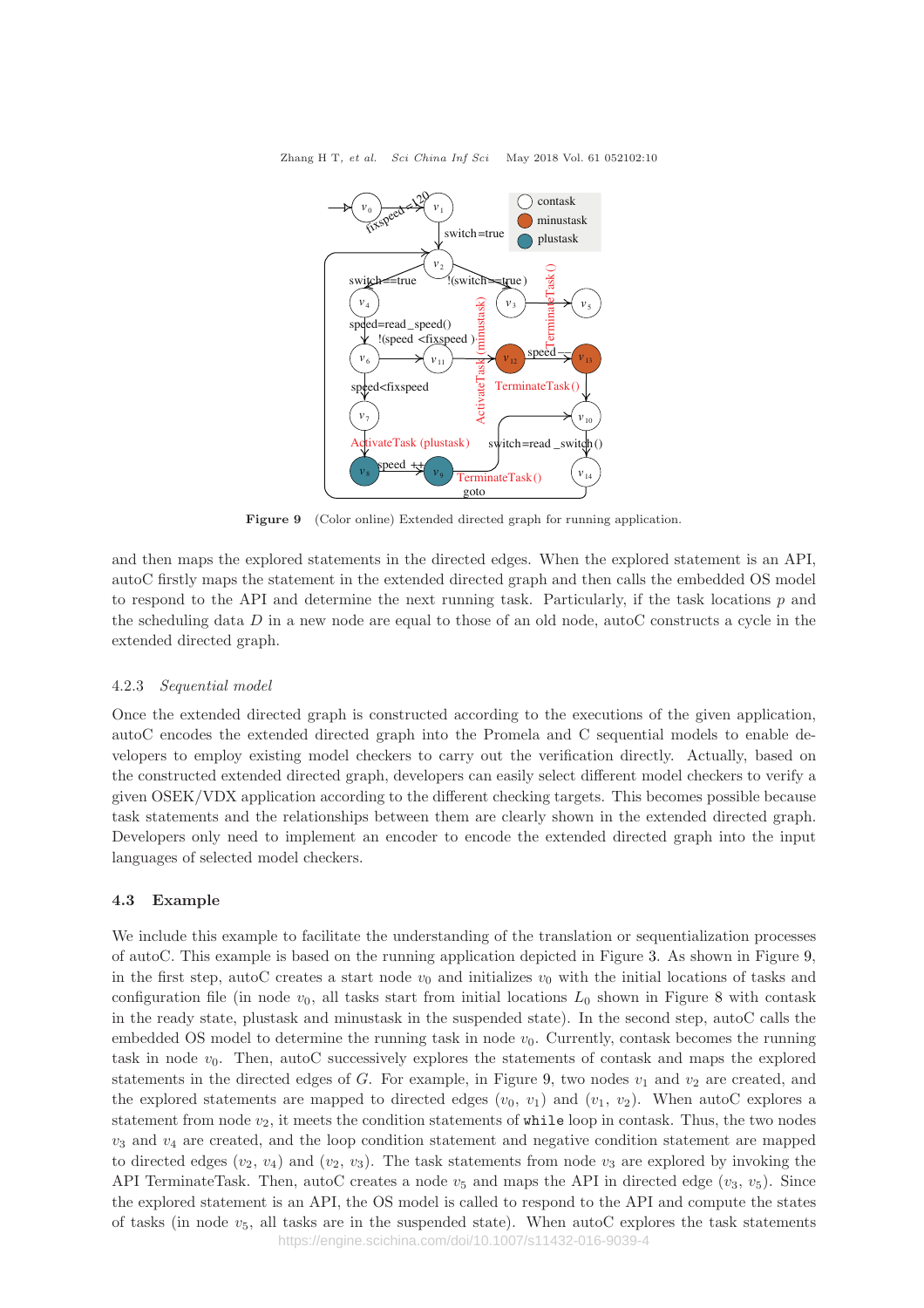

Zhang H T, et al. Sci China Inf Sci May 2018 Vol. 61 052102:11

Figure 10 (Color online) C sequential model for running application.

from node  $v_4$ , according to the executions of contask, autoC creates five nodes  $(v_6, v_7, v_8, v_{11}, v_{12})$  to map the corresponding task statements, e.g., the APIs ActivateTask(plustask) and ActivateTask(minustask) are mapped in directed edges  $(v_7, v_8)$  and  $(v_{11}, v_{12})$ , respectively. In edge  $(v_7, v_8)$ , since the API ActivateTask(plustask) is invoked, autoC calls the OS model to respond to the API and compute the states of tasks in node  $v_8$ . At this moment, contask is preempted by plustask in node  $v_8$ , and then autoC creates two nodes  $v_9$  and  $v_{10}$  to successively map the statements of plustask. Since the mapped statement in directed edge  $(v_9, v_{10})$  is the API TerminateTask, the OS model is called to respond to the API and to compute the states of tasks in node  $v_{10}$  (in node  $v_{10}$ , contask becomes running task again). Accordingly, autoC also maps the task statements of minustask in directed edges  $(v_{12}, v_{13})$  and  $(v_{13}, v_{10})$  from node  $v_{12}$ . After that, autoC creates a node to continue the executions of contask from node  $v_{10}$  and maps the corresponding statements in directed edges.

Then, autoC encodes the computed extended directed graph into the sequential model, e.g., if we require autoC to generate a C model, as shown in Figure 10, autoC will encode the extended directed graph depicted in Figure 9 into the corresponding C sequential model. Based on the shown C sequential model, we can easily find that the C sequential model is equivalent to the executions of the running application. In particular, since OSEK/VDX OS model is embedded in autoC to dispatch tasks and respond to the invoked APIs, the sequential model does not hold the states of OSEK/VDX OS.

# 4.4 Advantages of autoC

One of the main advantages of autoC is that the translation or sequentialization process of autoC obviates the need for developers to consider the complex behaviours of the OSEK/VDX OS when using model checkers based on different model checking techniques to verify OSEK/VDX applications, such as the symbolic model checking [20], bounded model checking [21], and counterexample guided abstraction refinement [22,23] techniques. This enhances the cost-effectiveness of the verification of OSEK/VDX applications. In addition, based on the sequential model translated by autoC, advanced software techniques for sequential programs (e.g., testing [24] technique and code optimization [25] technique) can be directly employed to process OSEK/VDX applications.

# 4.5 Usage of autoC

autoC is available on the website [http://www.jaist.ac.jp/](http://www.jaist.ac.jp/~s1220209/autoC.htm)∼s1220209/autoC.htm, implemented on the Visual Studio 2010 platform with C++ programming language. Currently, it can be run on the Windows OS, and accepts C programming language as input. In addition, autoC supports 12 types of APIs specified in the OSEK/VDX standard, and it can output two types of sequential models, the Promela and C sequential models for model checking OSEK/VDX applications. Furthermore, to enable developers to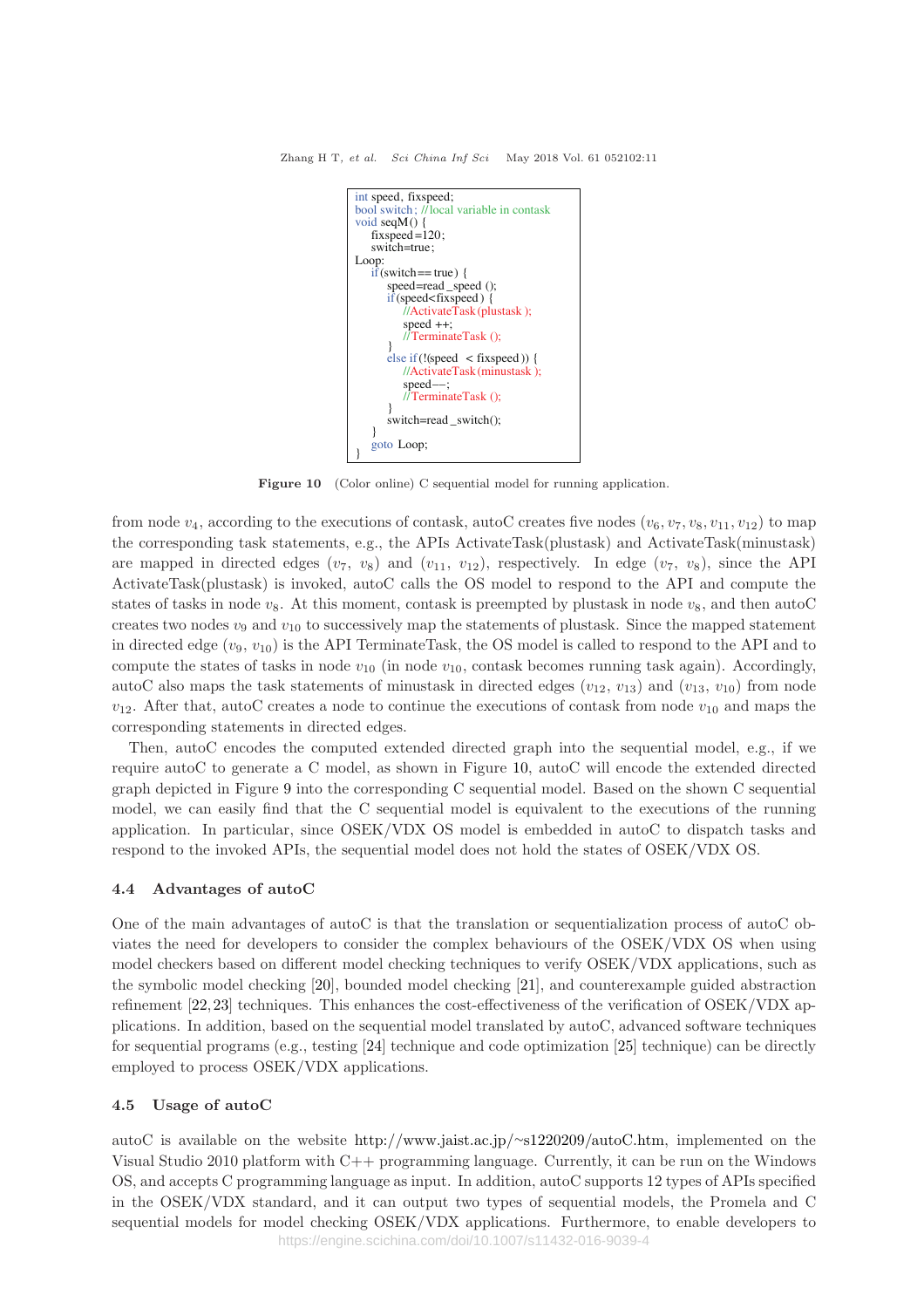easily verify OSEK/VDX applications using different model checkers, autoC can also output a sequential model represented by a directed graph. Based on the relationships between nodes and labelled statements in the directed graph model, developers can easily encode it into the input languages of selected model checkers.

The use of autoC firstly requires Visual Studio to be installed, after which autoC can be run from the Visual Studio command prompt. For example, if we require autoC to translate the running application shown in Figure 3 into sequential model and output C model, we can run autoC on the Visual Studio command prompt with the command "autoC -sourcefile source.cpp -configfile config.oil -seqC." Further details of autoC are provided on the autoC website.

# 5 Experiments and discussion

#### 5.1 Experiments

we have conducted a series of experiments to evaluate the efficiency of autoC. The sequential translation features of autoC determine the extent to which the task number and API number affect the performance of autoC. Thus, autoC was comprehensively investigated on realistic applications by selecting experimental applications with different task and API numbers as benchmarks. Moreover, the execution behaviours of OSEK/VDX applications were realistically represented by additionally taking into account the non-preemptive scheduling behaviour, full-preemptive scheduling behaviour, mix-preemptive scheduling behaviour, synchronous behaviour, and accessing shared resource behaviour of the selected benchmarks. The benchmarks developed by our research group are available at [http://www.jaist.ac.jp/](http://www.jaist.ac.jp/~s1220209/autoC.htm) <sup>∼</sup>[s1220209/autoC.htm.](http://www.jaist.ac.jp/~s1220209/autoC.htm) In addition, the well-known Spin model checker was selected to show whether autoC can improve the scalability of existing model checkers for verifying OSEK/VDX applications. Particularly, in the experiments, the plain checking method based on the Spin model checker was considered as comparison object.

All the experiments were conducted on the Intel Core(TM)i7-3770 CPU with 32 G RAM, and we set the time limit and memory limit to 600 s and 1 GB, respectively. Note that, in the experiments, the "C compiler" of Spin was set to "−DVECTORSZ=16384 −DBITSTATE", and the maximum depth was set to "20000000". In addition, we thoroughly evaluated autoC by not specifying any property in the experiments to allow Spin to explore the states of the target benchmarks as much as possible. The experimental results are listed in Table 1. In the table, #t is the number of tasks, #API is the times of invoked APIs by tasks, #s is the number of explored states by Spin. "Mb" and "Time" are the memory consumption and time consumption measured in Mbyte and seconds, respectively. M.O. and T.O. stand for that Spin model checker runs out of time and memory, respectively.

# 5.2 Discussion

The experimental results shown in Table 1 indicate that the plain checking method fails to verify the benchmarks which contain a number of tasks and APIs (e.g., lines 4, 12 and 20). This is because, (i) in the plain checking method, the application model holds too many concurrent processes, thereby easily causing the state space to experience exponential growth in the verification stage. In addition, (ii) in the method, when an API is invoked by the running task, the states of OSEK/VDX OS are checked, and this significantly increases the state space if an application holds a number of APIs. These drawbacks seriously limit the efficiency and scalability of this method.

In contrast with the plain checking method, the autoC+Spin method can successfully verify these benchmarks with lower costs (time and memory) and lesser states. This is because, (i) based on the sequentialization of autoC, the model checker Spin only verifies one concurrent process rather than multiple concurrent processes. In addition, (ii) in the sequentialization, we embedded an OSEK/VDX OS model in autoC to explicitly dispatch tasks and respond to the invoked APIs, thereby resulting in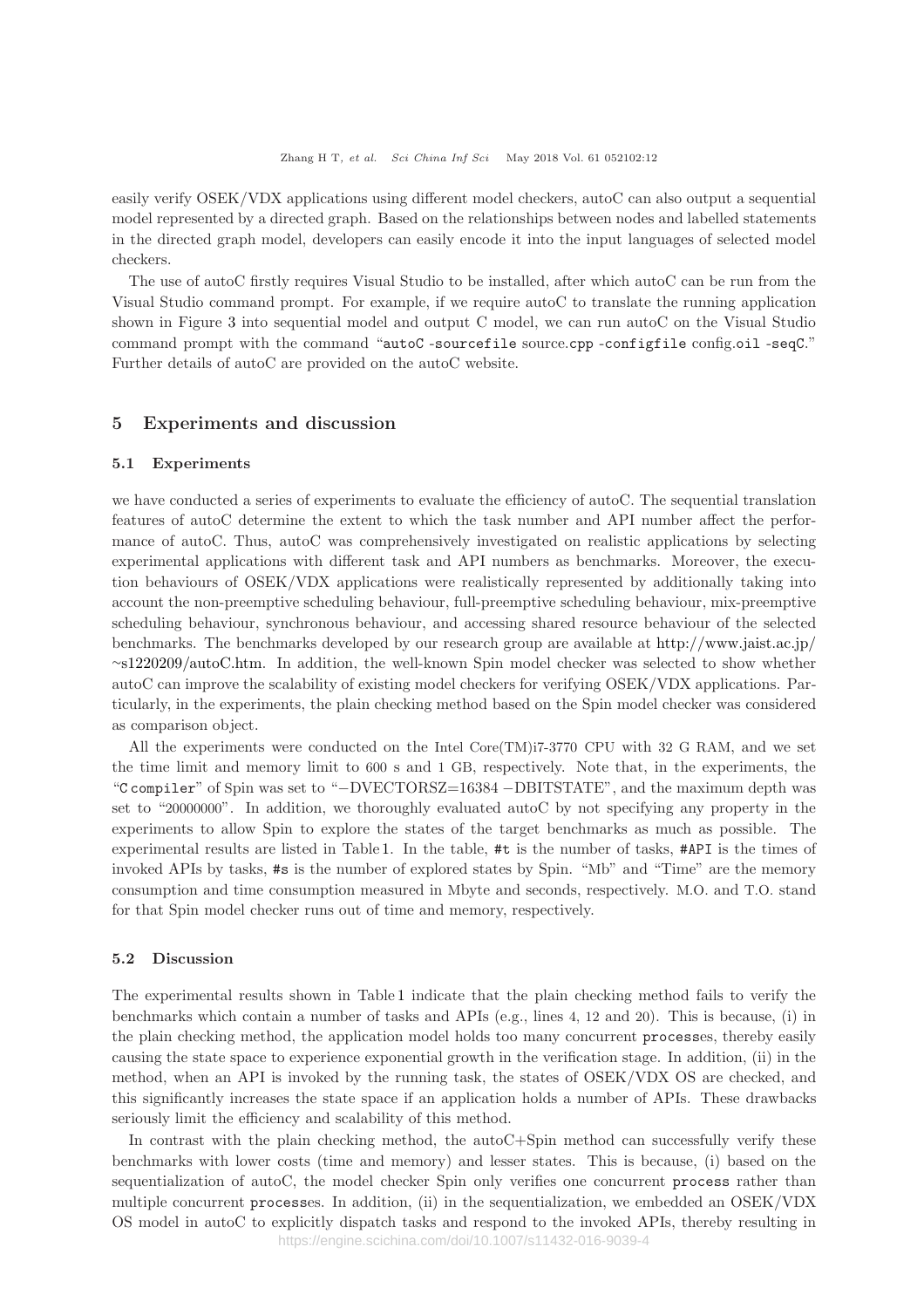|                 | #t             | #API           | $autoC + Spin$                        |                          |                          |       |      |      |          |      |
|-----------------|----------------|----------------|---------------------------------------|--------------------------|--------------------------|-------|------|------|----------|------|
| Benchmark       |                |                | Spin <sup>plain</sup> checking method |                          |                          | autoC |      | Spin |          |      |
|                 |                |                | $\#s$                                 | Time                     | Mb                       | Time  | Mb   | #s   | Time     | Mb   |
| Non-preemption  | 6              | 11             | 4652                                  | 0.21                     | 17.7                     | 0.18  | 3.19 | 36   | $\Omega$ | 0.02 |
|                 | 8              | 14             | 25253                                 | 0.71                     | 81.1                     | 0.26  | 3.64 | 38   | 0.01     | 0.04 |
|                 | 10             | 17             | 103835                                | 2.67                     | 303.2                    | 0.30  | 4.11 | 60   | 0.01     | 0.09 |
|                 | 18             | 35             | $\overline{\phantom{0}}$              | T.O.                     | $\overline{\phantom{m}}$ | 0.60  | 5.72 | 99   | 0.02     | 0.50 |
| Full-preemption | $\overline{4}$ | 61             | 20501                                 | 0.10                     | 82.5                     | 0.14  | 2.98 | 1008 | 0.11     | 0.93 |
|                 | 6              | 101            | 34371                                 | 1.12                     | 126.2                    | 0.19  | 3.34 | 1624 | 0.16     | 1.79 |
|                 | 9              | 161            | 46990                                 | 1.26                     | 138.1                    | 0.29  | 4.05 | 2607 | 0.27     | 2.78 |
|                 | 13             | 241            |                                       | $\overline{\phantom{0}}$ | M.O.                     | 0.45  | 5.14 | 3904 | 0.39     | 0.75 |
| Mix-preemption  | 5              | 101            | 13541                                 | 0.44                     | 54.7                     | 0.18  | 3.21 | 1308 | 0.13     | 0.75 |
|                 | 9              | 161            |                                       |                          | M.O.                     | 0.30  | 4.22 | 2588 | 0.13     | 1.71 |
|                 | 13             | 241            |                                       | $\overline{\phantom{m}}$ | M.O.                     | 0.45  | 5.23 | 3868 | 0.26     | 2.56 |
|                 | 13             | 313            |                                       | $\overline{\phantom{0}}$ | M.O.                     | 0.41  | 4.78 | 390  | 0.38     | 0.24 |
| Synchronization | 5              | 14             | 2443                                  | 0.15                     | 11.6                     | 0.18  | 3.16 | 134  | 0.04     | 0.11 |
|                 | 8              | 23             | 24159                                 | 0.78                     | 86.8                     | 0.26  | 4.01 | 230  | 0.02     | 0.14 |
|                 | 11             | 32             | 210841                                | 5.37                     | 612.4                    | 0.42  | 4.53 | 322  | 0.02     | 0.02 |
|                 | 12             | 42             | 382329                                | 9.62                     | 998.3                    | 0.45  | 5.11 | 358  | 0.03     | 0.19 |
| Shared resource | $\overline{2}$ | $\overline{4}$ | 13907                                 | 0.46                     | 56.5                     | 0.21  | 3.41 | 1308 | 0.13     | 0.75 |
|                 | 9              | 320            |                                       | $\overline{\phantom{m}}$ | M.O.                     | 0.34  | 4.63 | 2588 | 0.26     | 1.71 |
|                 | 13             | 480            |                                       | $\qquad \qquad$          | M.O.                     | 0.61  | 5.84 | 3868 | 0.38     | 2.56 |
|                 | 12             | 250            |                                       | $\overline{\phantom{0}}$ | M.O.                     | 0.44  | 4.98 | 389  | 0.03     | 0.24 |

Table 1 Comparison: Spin based Plain checking method vs. autoC+Spin

the sequential model only holding the states of the given application. These efforts improve the efficiency and scalability of the Spin model checker in verifying large-scale OSEK/VDX applications.

Based on the results of comparison, it can be seen that, autoC is not only capable of efficiently translating OSEK/VDX applications into sequential models, but also of improving the efficiency and scalability of existing model checkers for verifying OSEK/VDX applications.

# 6 Related work

Currently, the OSEK/VDX standard has been widely adopted by many automotive manufacturers and research groups to implement practical systems and study embedded systems, e.g., well-known manufacturers BMW and TOYOTA, and research groups IRCCyN and TOPPERS. However, ensuring the reliability of the developed OSEK/VDX OS and its applications has become a challenge for developers with the continuously increasing complexity of the development process.

In the scope of checking developed OSEK/VDX OS, there are some invaluable methods, e.g., Chen and Aoki [26] have proposed a method to generate the highly reliable test-cases for checking whether the developed OS conforms to the OSEK/VDX OS standard based on Spin. In addition, for Trampoline<sup>1</sup>, which is an open source RTOS that was developed based on the OSEK/VDX standard, Choi [27] presented a method to convert the Trampoline kernel into formal models, and an incremental verification approach is proposed to carry out the verification in the method. Furthermore, a CSP-based approach for checking the code-level OSEK/VDX OS is presented in [28]. All of these related studies are different from our work, because our autoC focuses on developed OSEK/VDX applications.

For the developed OSEK/VDX applications, we have proposed a Spin-based checking method to check the safety property [10]. Similarly, the paper [11] also proposed a method to check the timing property based on the model checker UPPAAL. Although these two methods can explicitly verify OSEK/VDX applications, they cannot handle the large-scale applications that hold many tasks because of a lot of

<sup>1)</sup> Trampoline. http://trampoline.rts-software.org/.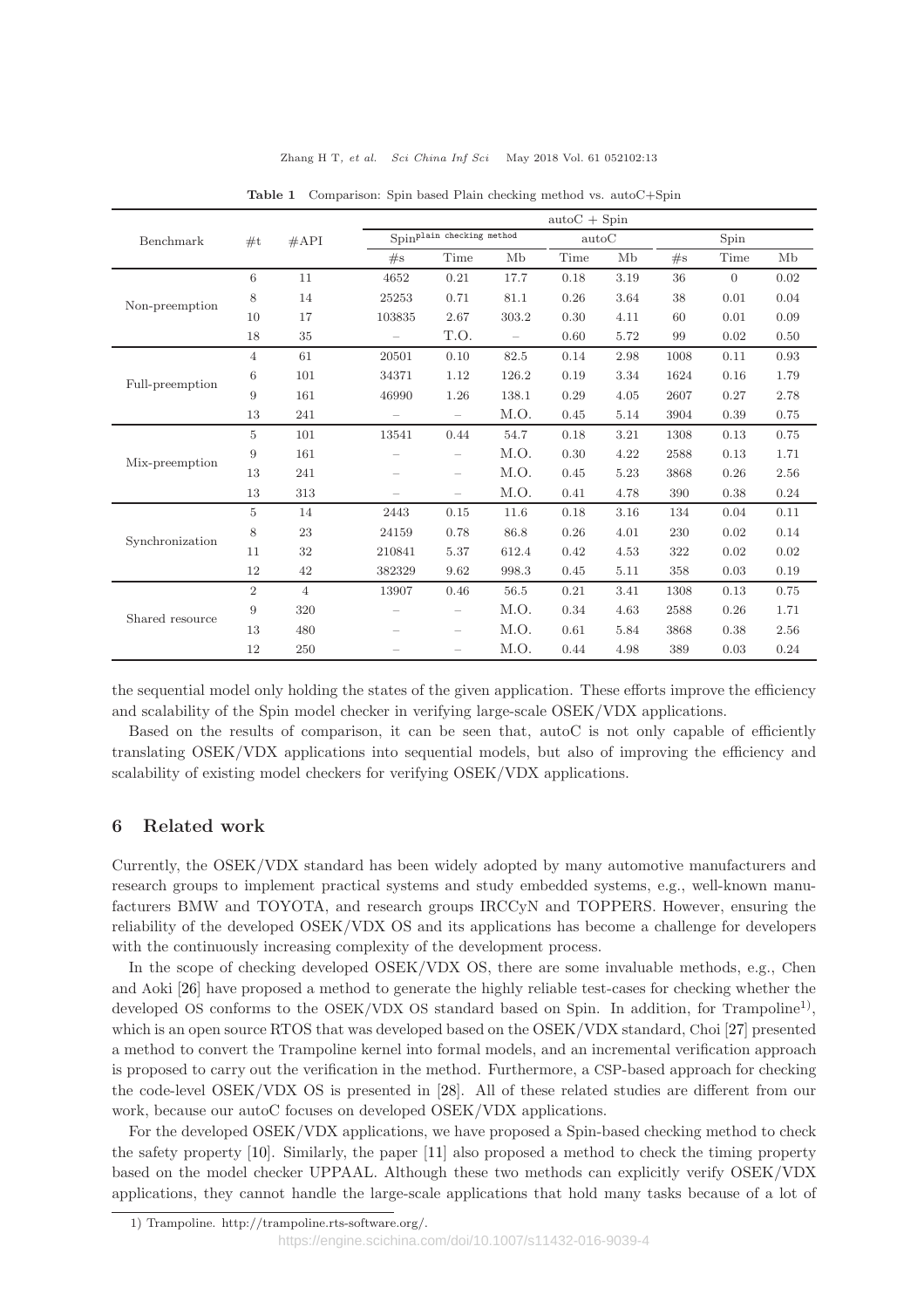concurrent processes of tasks and too many details of OSEK/VDX OS included in the application model. To avoid the states of OSEK/VDX OS to be checked in the verification, we presented a new technique named EPG [29] based on the SMT-based bounded model checking. Even so, the method is not efficient to check the applications which holds a lot of branches, since the method will spend much time exploring all of the execution paths in order to construct the corresponding transition system, which will seriously slow down the performance of the method. Compared with EPG technique, autoC uses an extended directed graph to execute OSEK/VDX applications in symbolic way rather than exploring execution paths, which is more efficient than EPG technique.

To verify concurrent programs with a scheduler, Liu and Joseph [30] proposed a transformational approach to specification and verification of concurrent application programs executing on systems with limited resources. There, a generic transformation is defined such that for an application (or a specification), a system model with limited resources such as the number of processors and their computational speeds, and a scheduler (or a specification of the scheduling policy), the implementation of the application on the system by the scheduler is transformed into a program with reduced interleavings. The transformation is used for the verification of the schedulability of real-time and fault-tolerant applications, and the feasibilities of real-time schedulers for the real-time and fault-tolerance requirements of applications. The advantage is to allow the real-time and fault-tolerance requirements be specified and verified in the traditional theory refinement and temporal verification in a single notation. However, that work does not consider the issue of a possible implementation of the transformation for any existing operating system, and to our best knowledge there does not exist any tool to support Liu and Joseph's transformational approach. In this paper, we do not consider the verification process, but we focus on the problems of design and implementation of a transformation for translating OSEK/VDX concurrent applications into sequential execution models. In the field of verifying concurrent programs using sequentialization based model checking, several studies, such as [14,15], have been carried out. In these studies, the target systems are non-deterministic scheduler based concurrent programs such as SystemC and ANSI-C. In the translation process, random numbers are appended in the target programs to simulate the non-deterministic scheduling behaviour. However, as reported in [14], sequentialization based model checking methods are usually unable to verify large-scale programs, because too many appended random numbers often incur a large number of non-deterministic states, which will quickly cause the model checkers to reach their verification limit. Compared with existing works, autoC focuses on a deterministic scheduler. This involves employing an extended directed graph for sequential translation to compute a sequential model that does not hold random numbers. Once an OSEK/VDX application is successfully translated into a sequential program by autoC, model checkers can efficiently verify the target application.

# 7 Conclusion

This paper presented a software tool named autoC that is capable of automatically translating the deterministic scheduler based OSEK/VDX applications into equivalent sequential models. We explicitly realized the scheduling behaviour of the OSEK/VDX OS by embedding an OSEK/VDX OS model in autoC to dispatch tasks within applications and respond to the APIs invoked from tasks. In addition, an extended directed graph was used to carry out sequential translation in order to efficiently sequentialize OSEK/VDX applications. The sequential models translated by autoC enable developers to directly employ advanced model checking techniques to verify OSEK/VDX applications; moreover, developers can also use state-ofthe-art software techniques for sequential programs to process OSEK/VDX applications. We conducted a series of experiments to evaluate the efficiency of autoC. The experimental results show that autoC not only has the ability to efficiently sequentialize OSEK/VDX applications, but also to improve the efficiency and scalability of existing model checkers in verifying large-scale OSEK/VDX applications.

Acknowledgements This work was supported by National Natural Science Foundation of China (Grant Nos. 61602224, 61472240) and Fundamental Research Funds for the Central Universities (Grant Nos. lzujbky-2016-142, lzujbky-2016-k07).